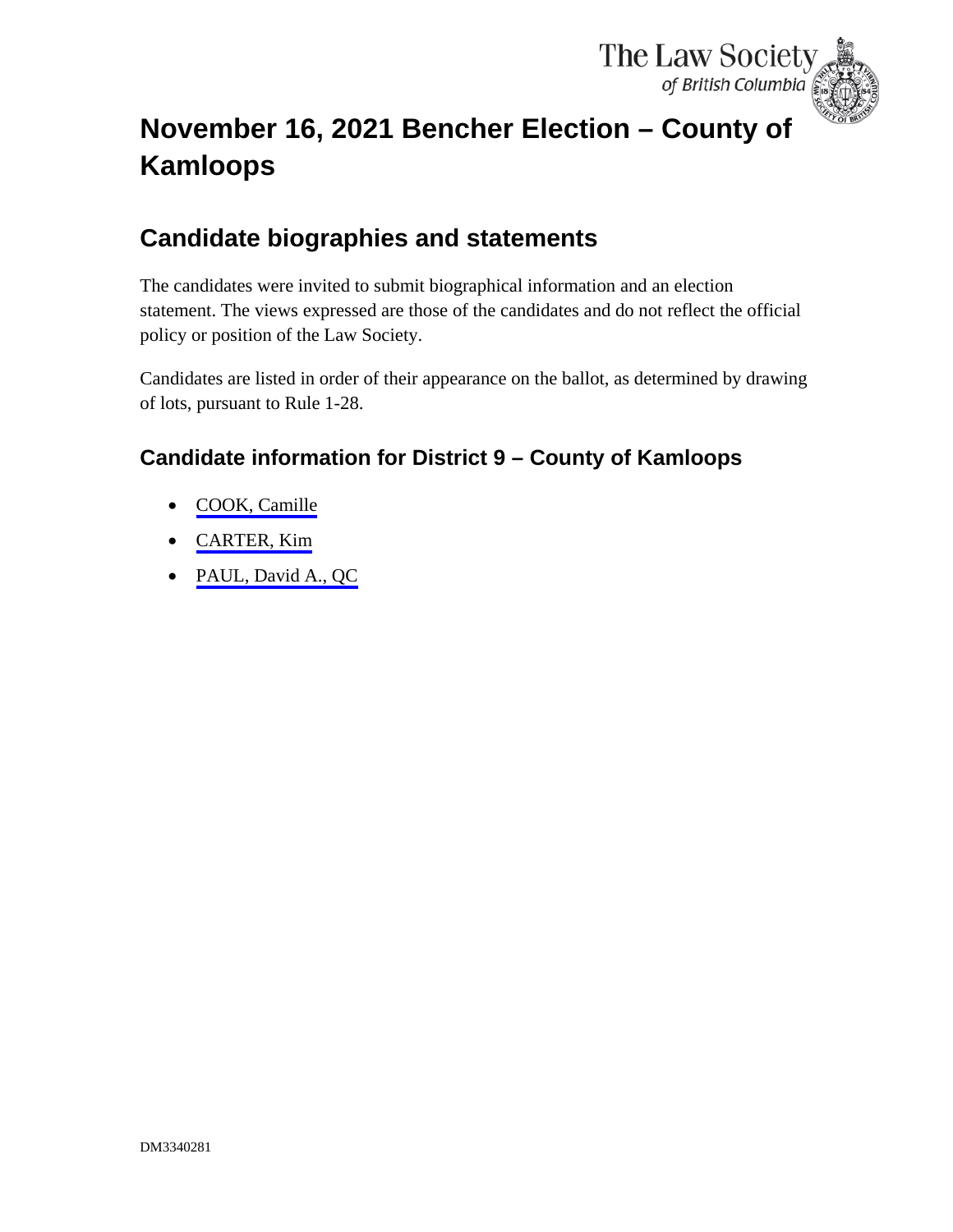<span id="page-1-0"></span>

**COOK, Camille**  Called to the Bar: 2014 Ministry of Attorney General Email: [camille.cook@gov.bc.ca](mailto:camille.cook@gov.bc.ca)

### **BIOGRAPHICAL INFORMATION**

I have embraced life in Kamloops since moving here from Vancouver in 2014 for a position with the British Columbia Prosecution Service ("BCPS"). Prior to working with BCPS, I articled for a small criminal defence firm.

My passion for providing advocacy on behalf of the vulnerable started long before law school. I worked as an advocate for indigenous accused persons and was a mental health advocate for mentally compromised accused persons in Provincial Court. These opportunities have provided me with experience and perspective on how our courts work and how lawyers can do better to protect vulnerable members of society.

I strongly believe in the importance of supporting young lawyers who are passionate about advocacy. I volunteer as a mentor for students at Thompson Rivers University Law school.

I have sought to ensure that I am up to date with evolving legislation and that remote communities and minorities can have access to justice through my work as a member of various resource counsel groups and committees with BCPS, including the Bilingual Prosecution team, Circuit Court committee, and the Indigenous Court program.

I have always felt a responsibility to work hard and remain open-minded over the course of my career.

#### **ELECTION STATEMENT**

Since the by-election, I have continued to build on the skills and experience needed to be your local Bencher. I have also used this time to gather feedback from lawyers in our community to help make me a better representative. Throughout my practice I have prided myself on being a mentor to younger lawyers and being an approachable and reliable colleague. As a criminal litigator and a woman, I can provide a unique voice and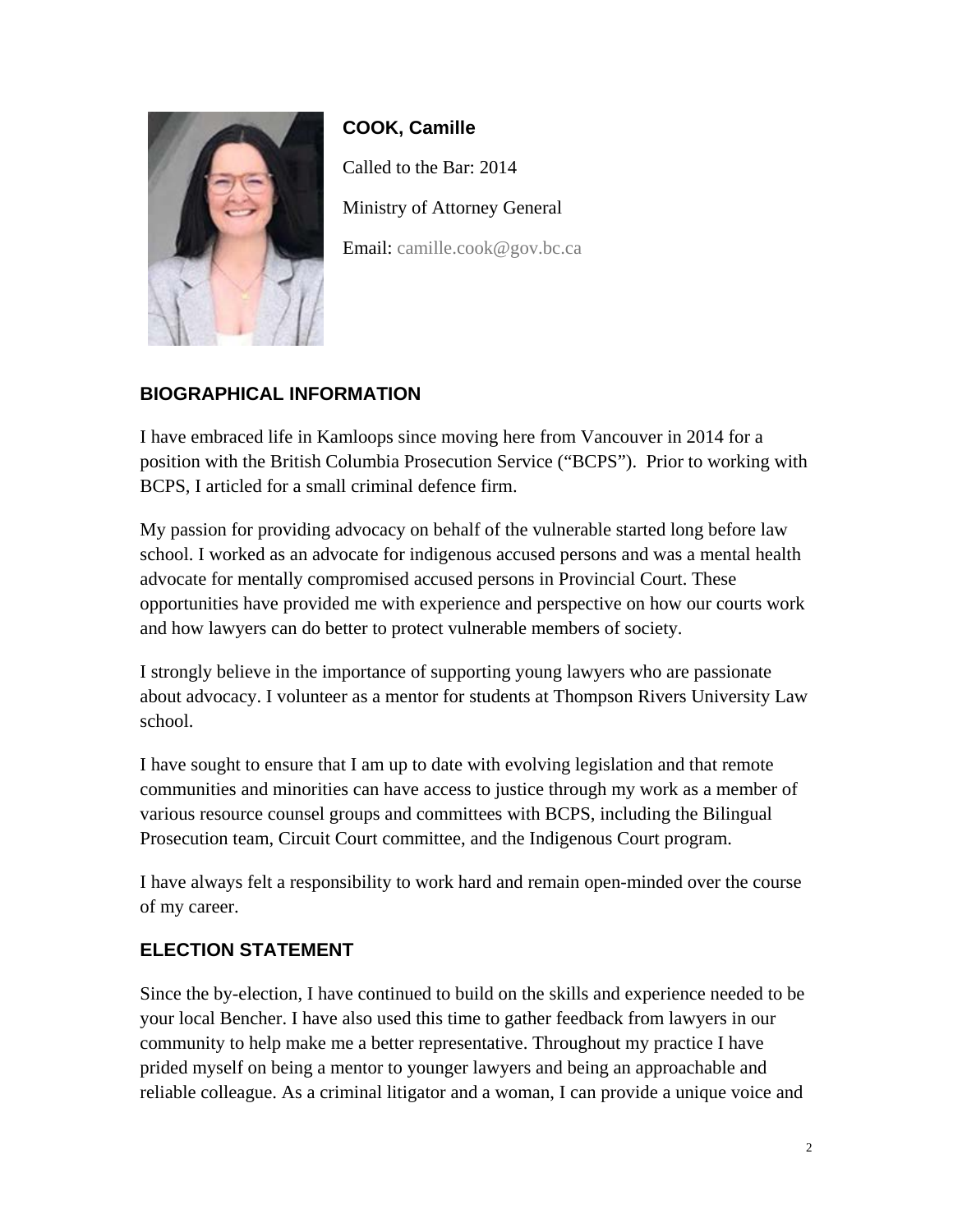experience to the Law Society. I am keenly aware that there are many issues that affect lawyers in British Columbia, and ultimately the public, but will focus here on just a few that are particularly meaningful to me.

#### **Access to Justice**

As a Bencher, I will ensure that the Law Society continues to be focused on improving legal aid funding. Without adequate funding, we as a society are allowing an injustice to continue to unfold against those vulnerable citizens who desperately need our help. Our courts are overwhelmed by criminal, family and immigration issues which could be unburdened by adequately resourced lawyers. We are doing a disservice to the public if we do not continue to advocate for improved funding.

#### **Equity and Diversity**

The population of British Columbia has changed over the last few decades and will only continue to do so as time goes on. To be representative of this population, the Law Society must ensure that it continues to support diversity and equity in our profession. As a Franco-British Columbian and female Bencher, I will continue to ensure that it does.

#### **Mental Health**

This profession takes its toll on all of us, and those with mental health challenges are amongst those who suffer the most. The Law Society must continue to support and educate its members about the importance of maintaining healthy minds. Without this support, lawyers are doing a disservice to themselves, their families and ultimately the public. As a Bencher, I will advocate for continued mental wellness support and education for its members.

I am passionate about the law and the people who practice it. I would be honoured to serve my colleagues as a Bencher.

#### [[Return to Candidates list\]](#page-0-0)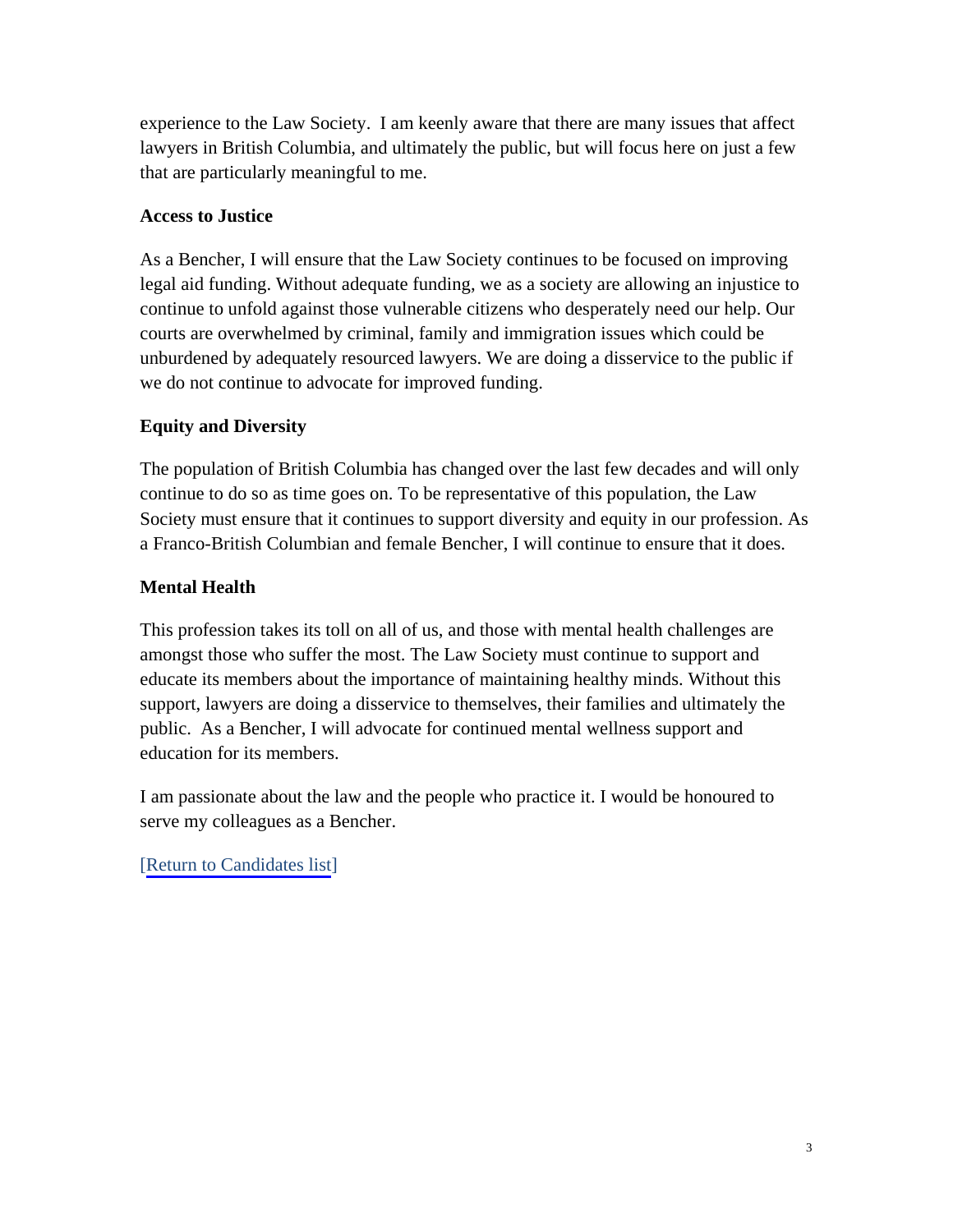<span id="page-3-0"></span>

**CARTER, Kim** Called to the Bar: 2008 Legal Aid BC Email: [kim.carter@legalaid.bc.ca](mailto:kim.carter@legalaid.bc.ca)

### **BIOGRAPHICAL INFORMATION**

Kim Carter was called to the bar in Saskatchewan and British Columbia in 2008. Kim has practised in the areas of family law and child protection both as an associate and sole practitioner. Kim joined Legal Aid BC in 2019 and currently is the Managing Lawyer for the Parents Legal Centre.

Elected as Bencher in the June 2021 by-election, Kim currently is a member of the Credentials Committee and the Unauthorized Practice Committee.

In her professional capacity, Kim is a member of the Canadian Bar Association and is a participant in the Family Court Users committee. She frequently guest lectures at Thompson Rivers University Faculty of Law, and has participated as a keynote speaker for the Federation of Asian Canadian Lawyers BC Chapter. Kim has provided mentorship through the CBA Women Lawyers Forum and continues to provide mentorship through the CBA mentorship program. Kim also volunteers with TRU Pro Bono Students Canada.

In her community, Kim is on the Board of Directors for the Adoptive Families Association of British Columbia. She has volunteered with Motion of Colour, an organization that promotes racial equality and social justice.

Outside of work, she enjoys crossfit, hiking and spending time with her two boys.

#### **ELECTION STATEMENT**

In June of 2021, I was honoured to be elected as the bencher for Kamloops. I am seeking re-election, and I ask you to vote for me once again so I can continue to work with and for you as your representative at the Law Society of BC.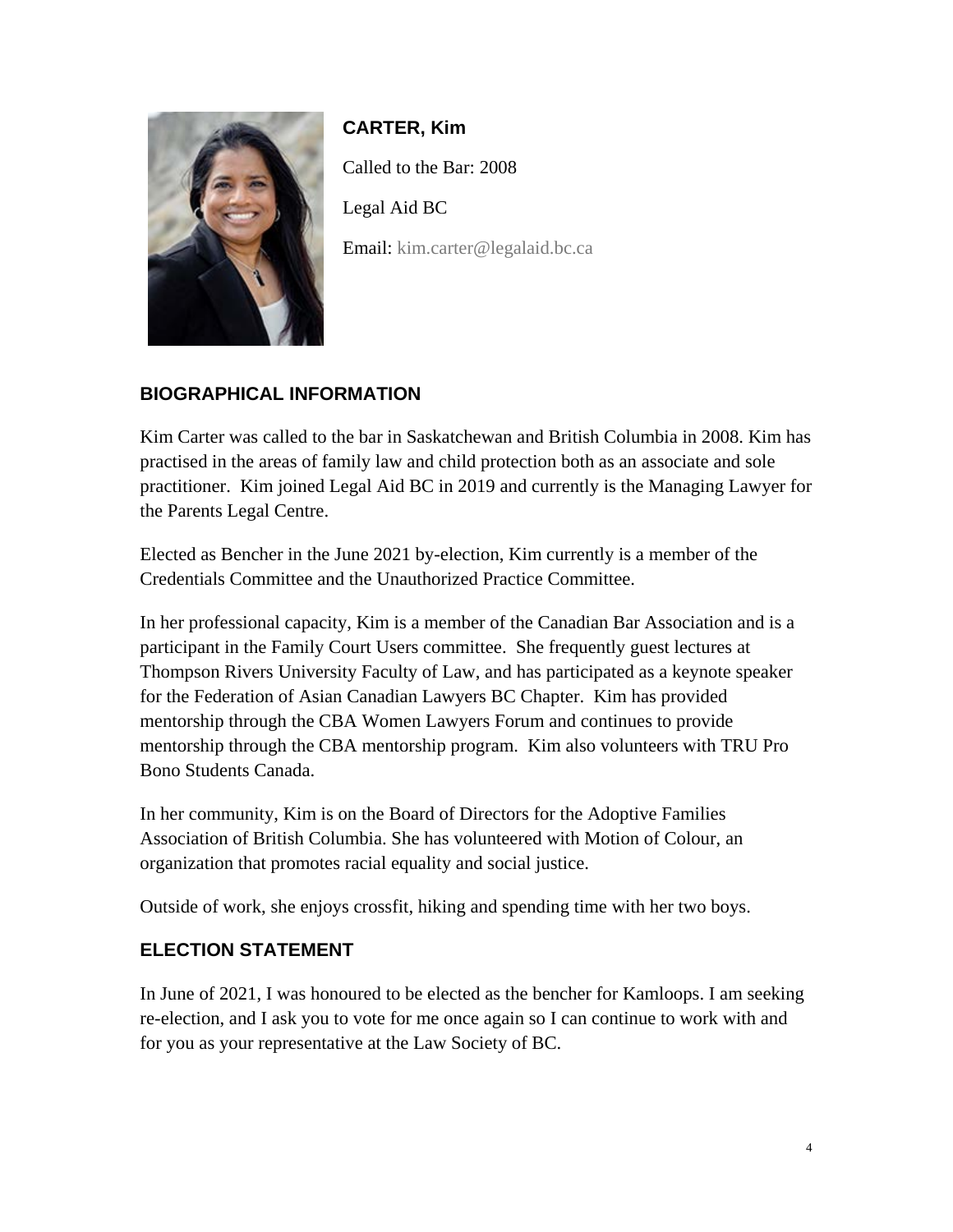I'll begin by providing you with information about my background. I grew up in Kamloops, and I have spent the entirety of my 13-year law career here practising both family and child protection law, albeit in a variety of settings. I have been a sole practitioner, an associate lawyer in a small firm, and I am currently the managing lawyer with the Parents Legal Centre (PLC), a division of Legal Aid BC.

Since I was elected Bencher in the June 2021 election, I have been hard at work on your behalf with the Law Society. I currently sit on the Credentials committee and the Unauthorized Practice committee. During meetings, I have been a voice for the Kamloops Bar, reminding the Law Society how certain policies and proposals will impact lawyers and students in smaller centres differently than lawyers and students practising in larger centres. My lived and professional experience has enabled me to understand, appreciate and have a broader perspective in participating in the discussions and the decision making process.

Additionally, the Law Society has been proactively addressing mental health and mental health supports in our profession. The pandemic has made us all too aware of how our mental health is affected when we are worn down by the pressures of our practice but also dealing with unprecedented situations. If I am re-elected I hope to contribute to the Mental Health Task Force, as well as continue to advocate for mental health supports that are tailored to the needs of Kamloops lawyers (ie. engaging local supports) as well as continue to provide information on resources such as the Lawyer Assistance Program (LAP).

Here in Kamloops, I have organized opportunities for professional development such as the Bencher Lunch-and-Learns. I have met with lawyers and students personally to become better aware of the issues and concerns practitioners (be it the solicitors, litigators, or mediators) are facing.

As a racialized women, single mother, and lawyer who works for Legal Aid BC, there are issues that I am passionate about on both a personal and professional level. Weaving the principles of Truth and Reconciliation into the practise of law, increasing access to justice, the retention of women in the practise of law, and increasing equity, diversity and inclusion in our profession are matters that, if I am re-elected, I intend on developing or supporting initiatives that increase inclusion and fairness in both our profession and our community.

Please cast your vote for me in the upcoming election. I am eager to continue the work I have begun on your behalf, and to be your voice at the Law Society of BC. Thank you so much.

#### [[Return to Candidates list\]](#page-0-0)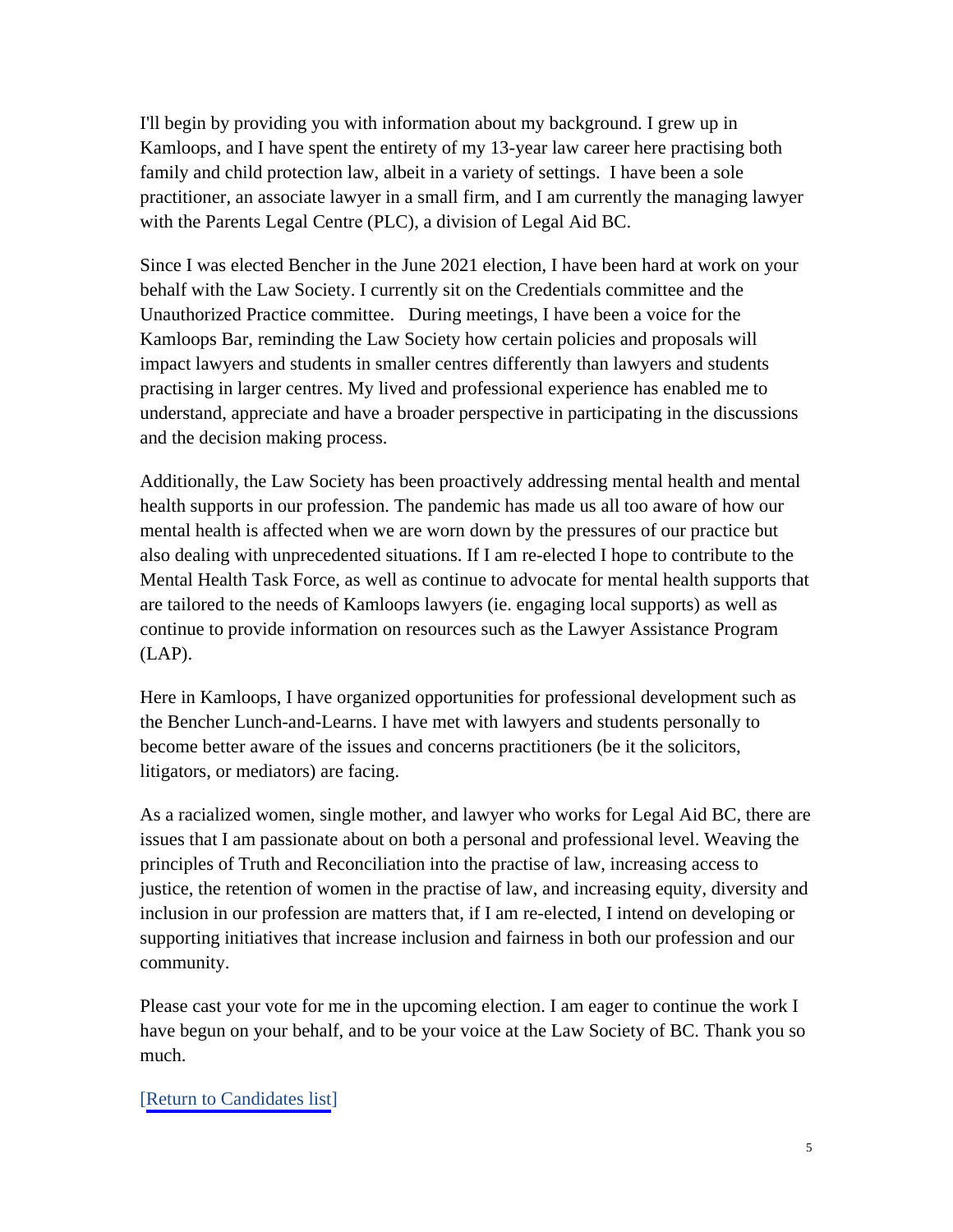<span id="page-5-0"></span>

**PAUL, David A., QC** Called to the Bar: 1987 Paul and Company Email: [dpaul@kamloopslaw.com](mailto:dpaul@kamloopslaw.com) Website: [www.kamloopslaw.com](https://kamloopslaw.com/our-lawyers/)

#### **BIOGRAPHICAL INFORMATION**

As a lifelong Kamloops resident, my legal resume spans 34 years of practice and service to our profession and community. Besides running a busy litigation and mediation practice, I have served broadly in professional roles including President of the Kamloops Bar Association, President of the BC Branch of the CBA, and President of the Lawyers Assistance Program of BC. I have also led two national conferences of the CBA.

My practice and academic articles span a similar breadth and include publications in Canadian Lawyer Magazine, The Lawyers Weekly, The Advocate, Bar Talk, and the Harvard Negotiation Law Review. Additionally, I have presented at CLEs sponsored by the Kamloops Bar Association, CBA, CLEBC, Mediate BC, the Law Society of British Columbia, Trial Lawyers Association of BC, BC Courthouse Libraries, and the International Academy of Mediators.

For over a decade, I instructed TRU students in the areas of criminal law, family law, fundamental legal skills, and dispute resolution. I have also mentored students and young lawyers and served the community through pro bono assistance to Japanese Canadians respecting redress applications. Additionally, I served as a board member on the Thompson Rivers University Foundation Board, including two terms as chair.

#### **ELECTION STATEMENT**

The interests of our profession parallel the interests of society generally. Benchers best protect the public through encouraging and supporting a strong, vibrant, inclusive, and respected profession. The Law Society best achieves this goal by allowing us to serve our clients while promoting competency, efficiency, and effectiveness. Over-regulation can translate into increased legal costs and less public benefit. My experience informs a view that a mindful and respectful approach is required in the role of bencher. The time has